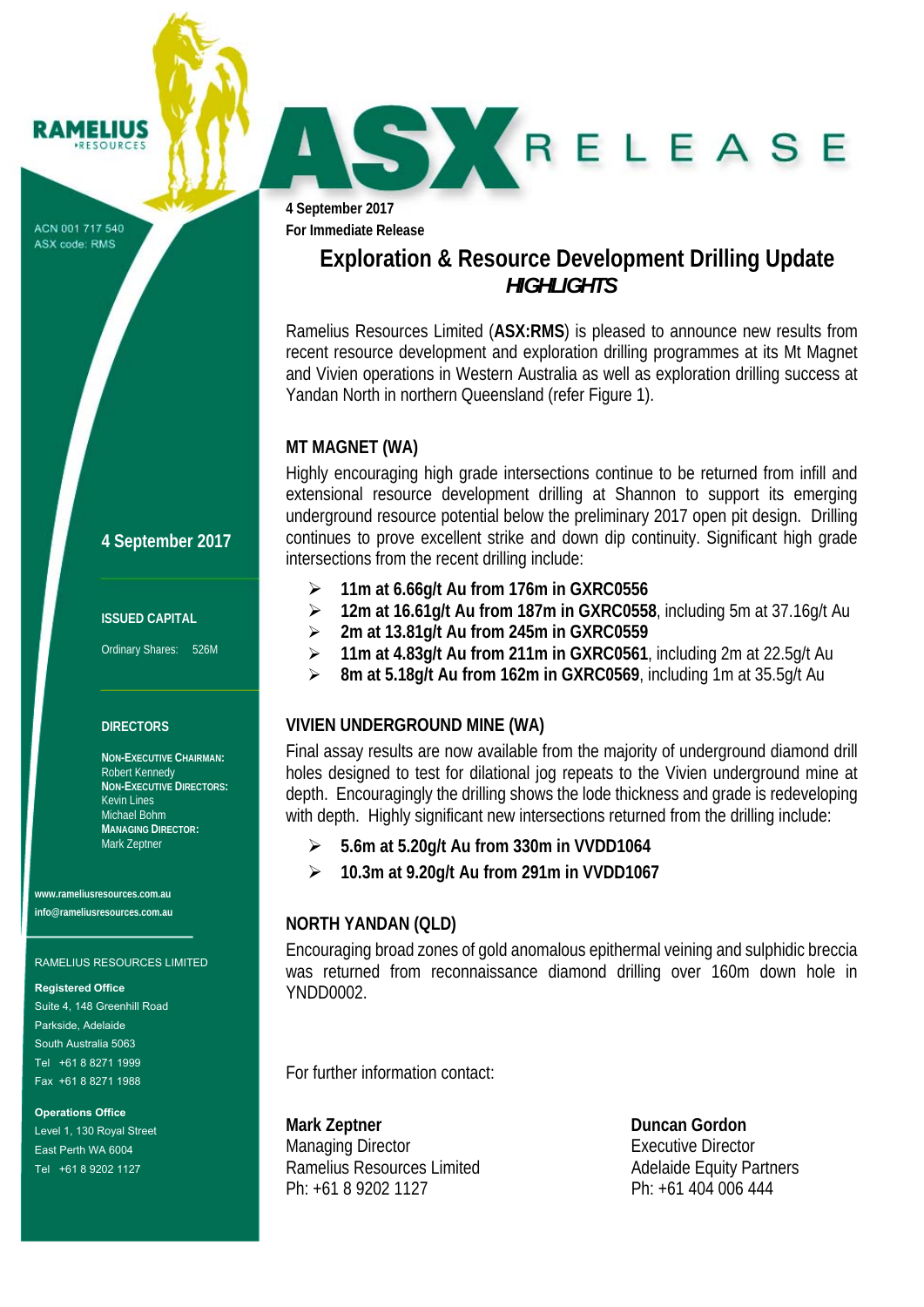### *ABOUT RAMELIUS*



**Figure 1:** Ramelius' Exploration Project Locations

Ramelius owns 100% of the Mt Magnet gold mine and associated processing plant located in the Murchison region of Western Australia. The Company is mining underground at the high-grade Vivien gold mine near Leinster as well as underground at Water Tank Hill and open pit mining at Mt Magnet, with several pit cut-backs and new pits underway that form part of the new Cosmos Mine Area (refer Figure 2).



**Figure 2:** Mt Magnet key mining and exploration target areas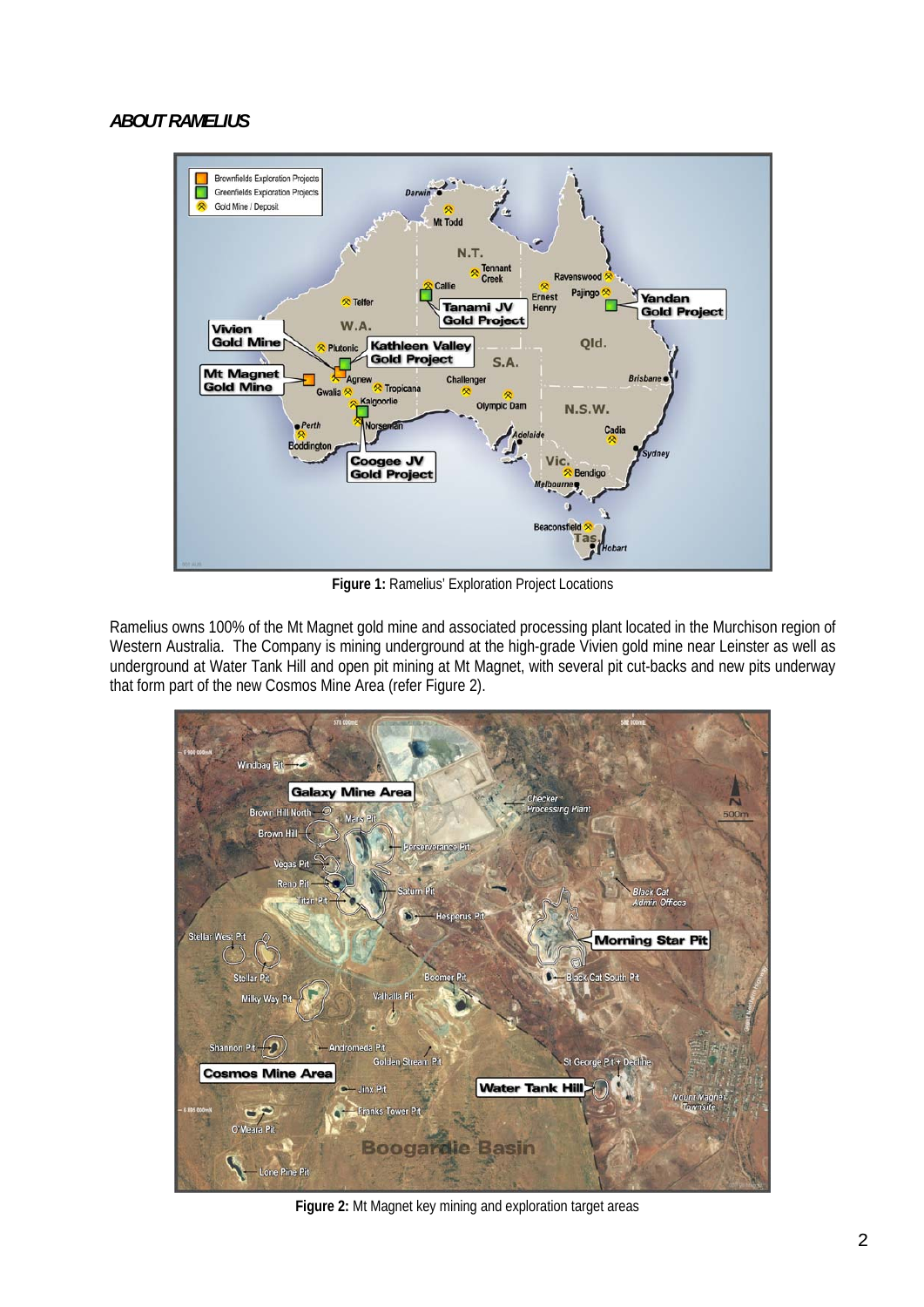### *BROWNFIELDS EXPLORATION*

## **Shannon Resource Development & Extension Drilling (Mt Magnet)**

The Shannon deposit is located 500m south-west of the Milky Way open pit. An open pit forms part of the new Cosmos mine plan (refer Figure 2 and the June 2017 Quarterly Activities Report for details). The Shannon mineralisation is dominated by a high-grade quartz vein within the felsic porphyry host rock. The lode is truncated by an east-west trending fault to the north such that the true economic strike of the deposit is yet to be determined and will be the focus of deeper exploration drilling over the next few months.

A total of thirty-one resource definition RC holes (6,269m), two HQ geotechnical diamond holes (366.4m) and one diamond tail hole (311.6m) have been completed at Shannon since March 2017, with drilling testing the mineralised lode to a depth of approximately 250m beneath surface (refer Figure 3). Assay results for the RC holes not previously reported (GXRC0556 – GXRC0569) are listed in Attachment 1. Highly significant new results include:

- **11m at 6.66 g/t Au from 176m in GXRC0556**
- **12m at 16.61g/t Au from 187m in GXRC0558,** including 5m at 37.16g/t Au
- **2m at 13.81 g/t Au from 245m in GXRC0559**
- **11m at 4.83g/t Au from 211m in GXRC0561,** including 2m at 22.5g/t Au



**8m at 5.18 g/t Au from 162m in GXRC0569,** including 1m at 35.5g/t Au

**Figure 3:** Shannon long section showing drill hole pierce points and interpreted moderate/steep southerly plunging higher grade ore shoots (view to west). True widths are +90% of the reported downhole intersections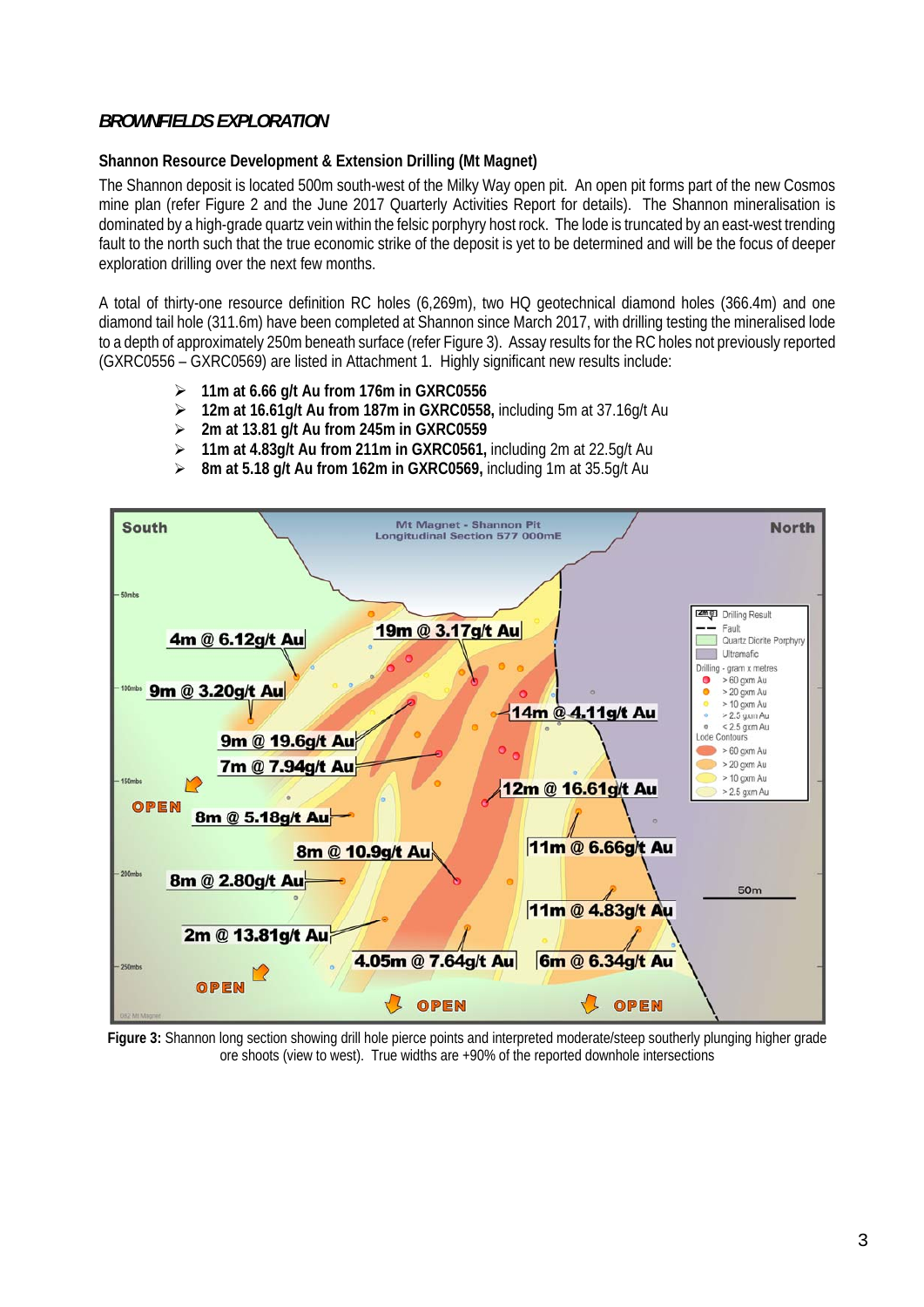### **Vivien Extension Drilling**

A total of seventeen diamond core holes for a total of 6,045.1m has been drilled to date below the Vivien mine over the past three months (refer Figure 4). The drilling was testing the down dip extension of the Vivien mineralised quartz vein lode looking for further dilational jogs with depth. More recent assay results are listed in Attachment 1, with results from two holes still pending. A highly significant high grade intersection of 10.3m at 9.2g/t Au from VVDD1067 at approximately 150m below the deepest planned mining level, together with several other significant intersections (see long section below), define a potential new ore shoot that remains open at depth.

Significant intersections, not previously reported include:

- **5.6m at 5.20g/t Au from 330.4m in VVDD1064**
- **10.3m at 9.20g/t Au from 290.7m in VVDD1067**



**Figure 4:** Vivien long section, showing completed underground drilling and recent assay results (oblique view to north-west). True widths yet to be determined as alternative vein plunges may exist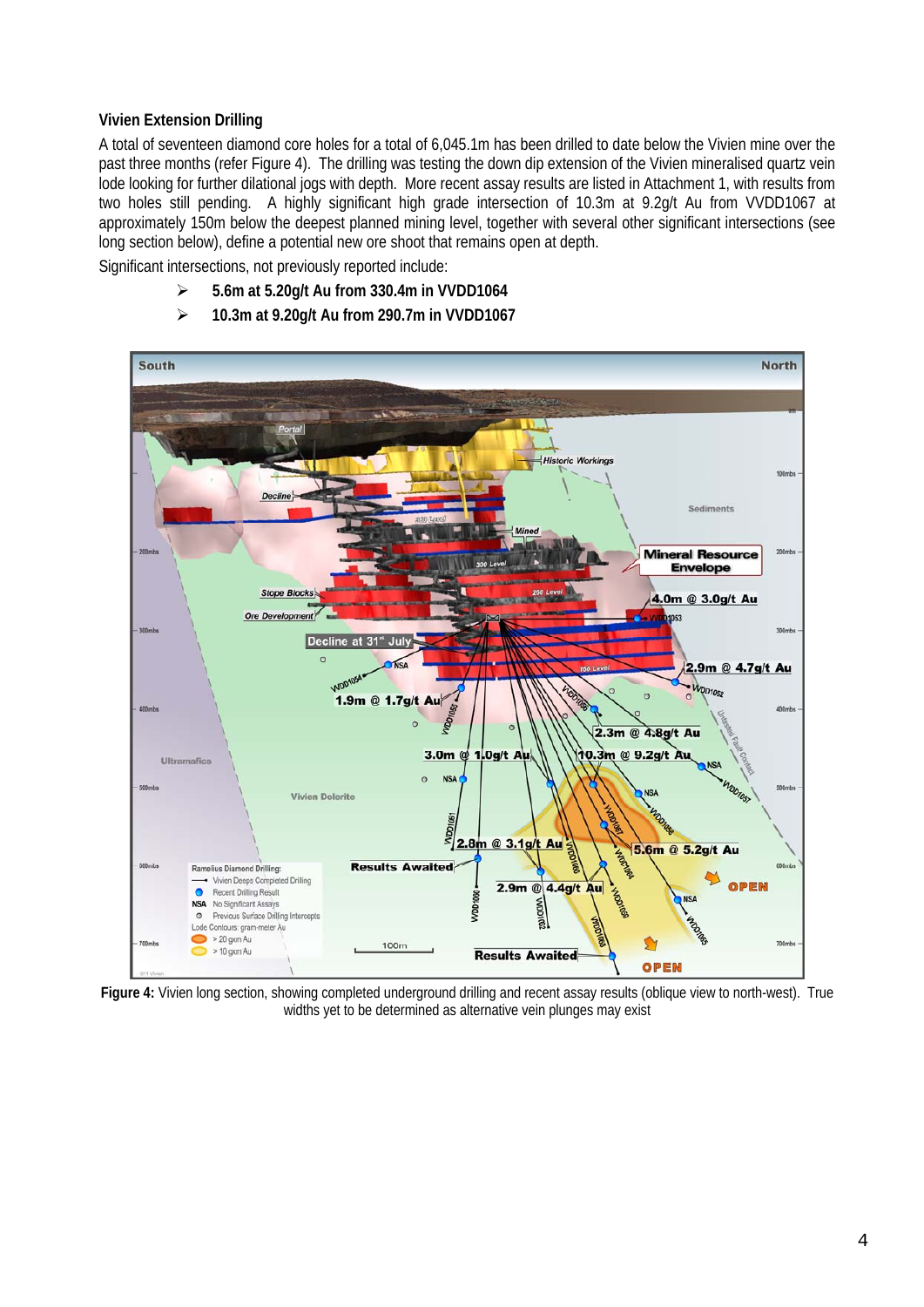### *GREENFIELDS EXPLORATION*

### **Yandan Gold Project – Qld (Ramelius 100%)**

Results have now been received from the three diamond drill holes (YNDD001 – 3) completed over the North Yandan EPM last Quarter (refer Figure 5). Best results were from hole YNDD002 (Firefly Prospect) that intersected highly encouraging zones of epithermal veining and sulphide brecciation over a 160m downhole interval, with estimated true widths of the mineralisation between 5-20m (refer Figure 6, with assay results listed in Attachment 2). Strongly anomalous gold mineralised zones included intervals up to 28m at 0.27 g/t Au with sporadic higher grade zones up to 4m at 1.71 g/t Au within the andesitic to dacitic flows to a depth of 230m below surface. The best grade result was:

### **10m at 0.93 g/t Au from 194m, including 4m at 1.71 g/t Au**

The historical RC drilling undertaken along strike was relatively shallow (<80m deep holes). One historic drill hole further north returned 7m at 3.8g/t Au. Given the encouraging results returned to date further drill testing is planned to target mineralisation down dip and along strike of the intersections in YNDD002.



**Figure 5:** Geological interpretation within the North Yandan EPM highlighting historic and recent drill holes. Shallow historical intersections are annotated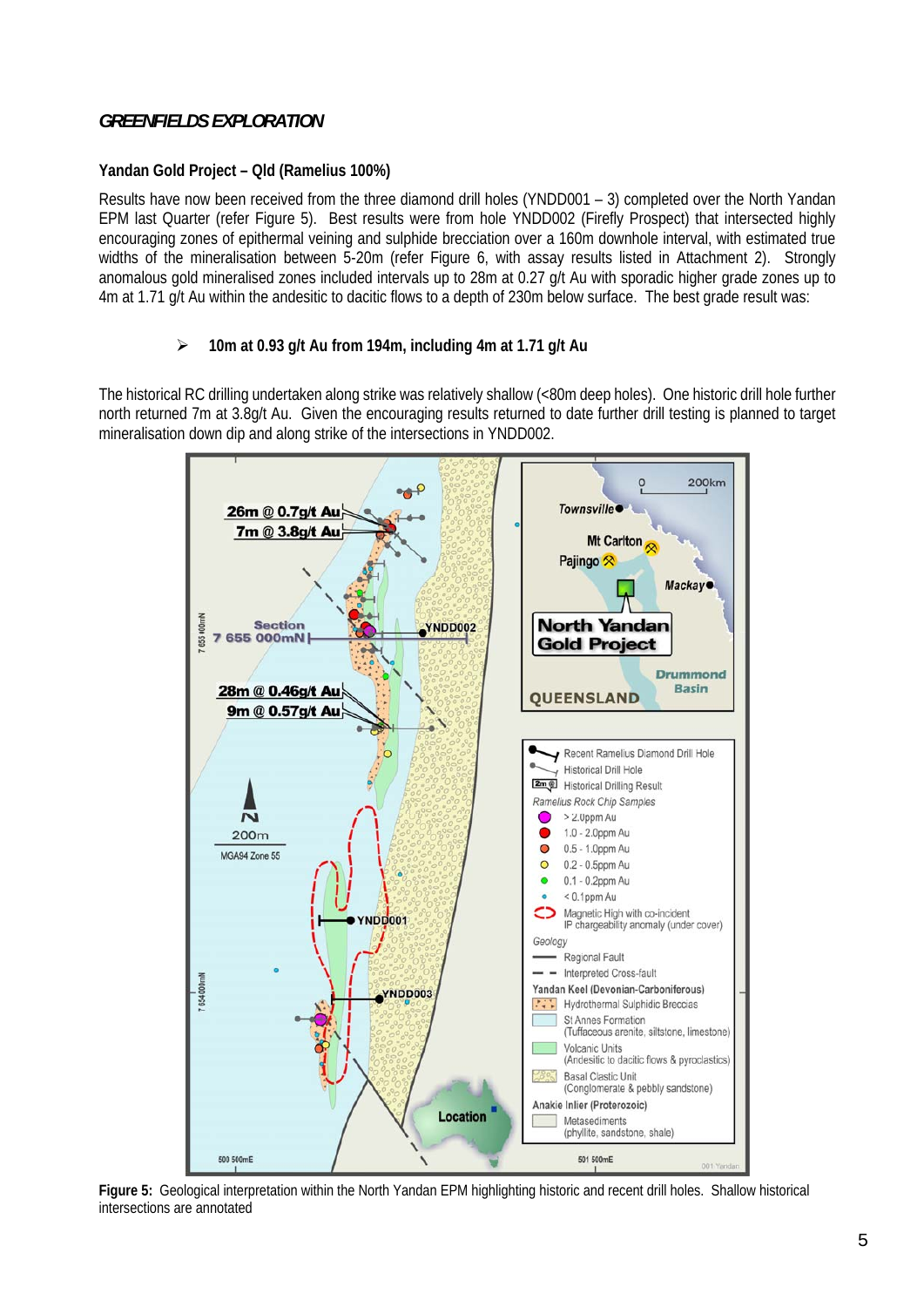

**Figure 6:** Cross section of diamond hole YNDD002 showing the interpreted epithermal stockwork system (open at depth) and anomalous drill hole intercepts as annotated. True widths are interpreted to be 60% of the reported downhole intersections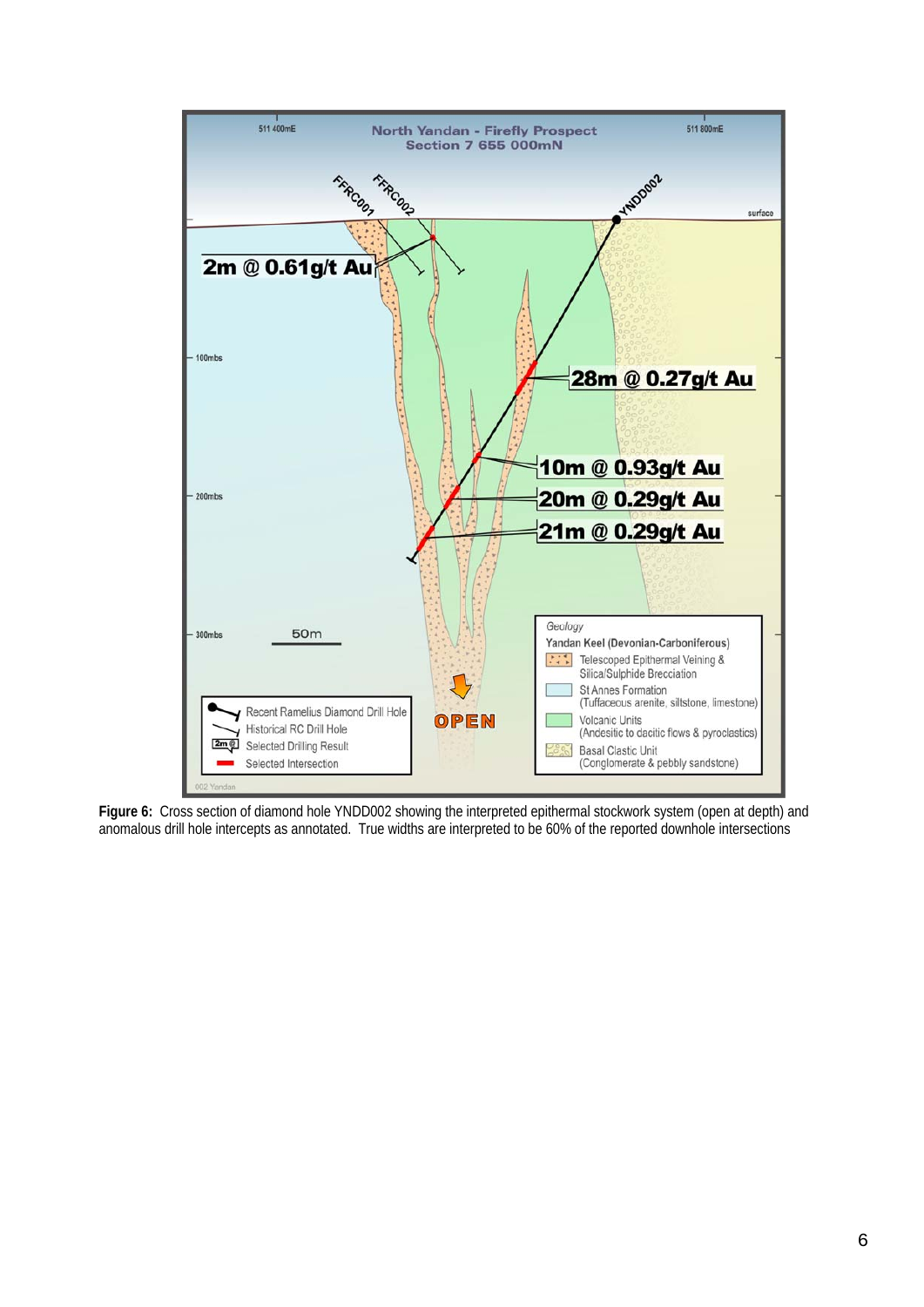| Hole Id                    | <b>Easting</b> | <b>Northing</b> | vivich Underground Minic, vv/t<br>Az/Dip | <b>RL</b> | F/Depth<br>(m) | From<br>(m) | To (m)     | <b>Interval</b><br>(m)    | g/t Au       |
|----------------------------|----------------|-----------------|------------------------------------------|-----------|----------------|-------------|------------|---------------------------|--------------|
| <b>GXRC0556</b>            | 577119         | 6896025         | 183/-65                                  | 439       | 215            | 176         | 187        | 11                        | 6.66         |
| Shannon                    |                |                 |                                          |           |                | 202         | 205        | $\mathbf{3}$              | 3.59         |
| <b>GXRC0557</b><br>Shannon | 577075         | 6895989         | $160/-71$                                | 439       | 186            |             |            |                           | <b>NSR</b>   |
| <b>GXRC0558</b>            | 577180         | 6895901         | $270/-72$                                | 461       | 238            | 187         | 199        | 12                        | 16.61        |
| Shannon                    |                |                 |                                          |           | incl:          | 188         | 193        | 5                         | 37.16        |
| <b>GXRC0559</b><br>Shannon | 577181         | 6895859         | $270/-80$                                | 460       | 268            | 245         | 247        | $\overline{2}$            | 13.81        |
| GXRC0560<br>Shannon        | 577182         | 6895832         | $270/-81$                                | 460       | 292            | 269         | 273        | $\overline{4}$            | 1.46         |
| GXRC0561                   | 577166         | 6896029         | 188/-69                                  | 439       | 268            | 211         | 222        | 11                        | 4.83         |
| Shannon                    |                |                 |                                          |           | incl:          | 218         | 220        | $\overline{2}$            | 22.5         |
| GXRC0562<br>Shannon        | 577108         | 6896029         | $174/-74$                                | 439       | 246            |             |            |                           | <b>NSR</b>   |
| <b>GXRC0563</b><br>Shannon | 577067         | 6895988         | $185/-65$                                | 439       | 174            |             |            |                           | <b>NSR</b>   |
| <b>GXRC0564</b><br>Shannon | 577068         | 6895834         | $020/-83$                                | 438       | 192            | 176         | 179        | $\mathbf{3}$              | 1.91         |
| <b>GXRC0565</b><br>Shannon | 577065         | 6895814         | $063/-79$                                | 438       | 246            | 197         | 205        | 8                         | 2.8          |
| <b>GXRC0566</b><br>Shannon | 577061         | 6895801         | $083/-84$                                | 438       | 232            |             |            |                           | <b>NSR</b>   |
| <b>GXRC0567</b><br>Shannon | 577018         | 6895777         | $273/-66$                                | 437       | 131            | 118         | 127        | 9                         | 3.2          |
| <b>GXRC0568</b><br>Shannon | 577044         | 6895801         | $277/-84$                                | 438       | 179            |             |            |                           | <b>NSR</b>   |
| <b>GXRC0569</b><br>Shannon | 577061         | 6895826         | 328/-87                                  | 438       | 191<br>incl:   | 162<br>162  | 170<br>163 | ${\bf 8}$<br>$\mathbf{1}$ | 5.18<br>35.3 |
| <b>VVDD1061</b><br>Vivien  | 261101         | 6903074         | $230/-61$                                | 248       | 366.5          |             |            |                           | pending      |
| <b>VVDD1062</b><br>Vivien  | 261109         | 6903086         | $009/-82$                                | 248       | 421.0          | 344.00      | 346.80     | 2.80                      | 3.10         |
| <b>VVDD1063</b><br>Vivien  | 261111         | 6903083         | $121/-22$                                | 249       | 433.2          |             |            |                           | <b>NSR</b>   |
| <b>VVDD1064</b><br>Vivien  | 261109         | 6903086         | $343/-59$                                | 248       | 366.7          | 330.40      | 336.00     | 5.60                      | 5.20         |
| <b>VVDD1065</b><br>Vivien  | 261110         | 6903086         | $357/-57$                                | 248       | 437.3          |             |            |                           | <b>NSR</b>   |
| <b>VVDD1066</b><br>Vivien  | 261109         | 6903086         | $357/-63$                                | 248       | 333.2          | 247.00      | 250.00     | 3.00                      | 1.05         |
| <b>VVDD1067</b><br>Vivien  | 261109         | 6903086         | $006/-50$                                | 248       | 326.4          | 290.73      | 301.03     | 10.30                     | 9.20         |
| <b>VVDD1068</b><br>Vivien  | 261110         | 6903086         | $046/-65$                                | 248       | 522.6          |             |            | Results                   | awaited      |

| Attachment 1: Resource Definition RC and Diamond Drilling Results below Shannon pit (Mt Magnet) and from the |  |
|--------------------------------------------------------------------------------------------------------------|--|
| Vivien Underground Mine, WA                                                                                  |  |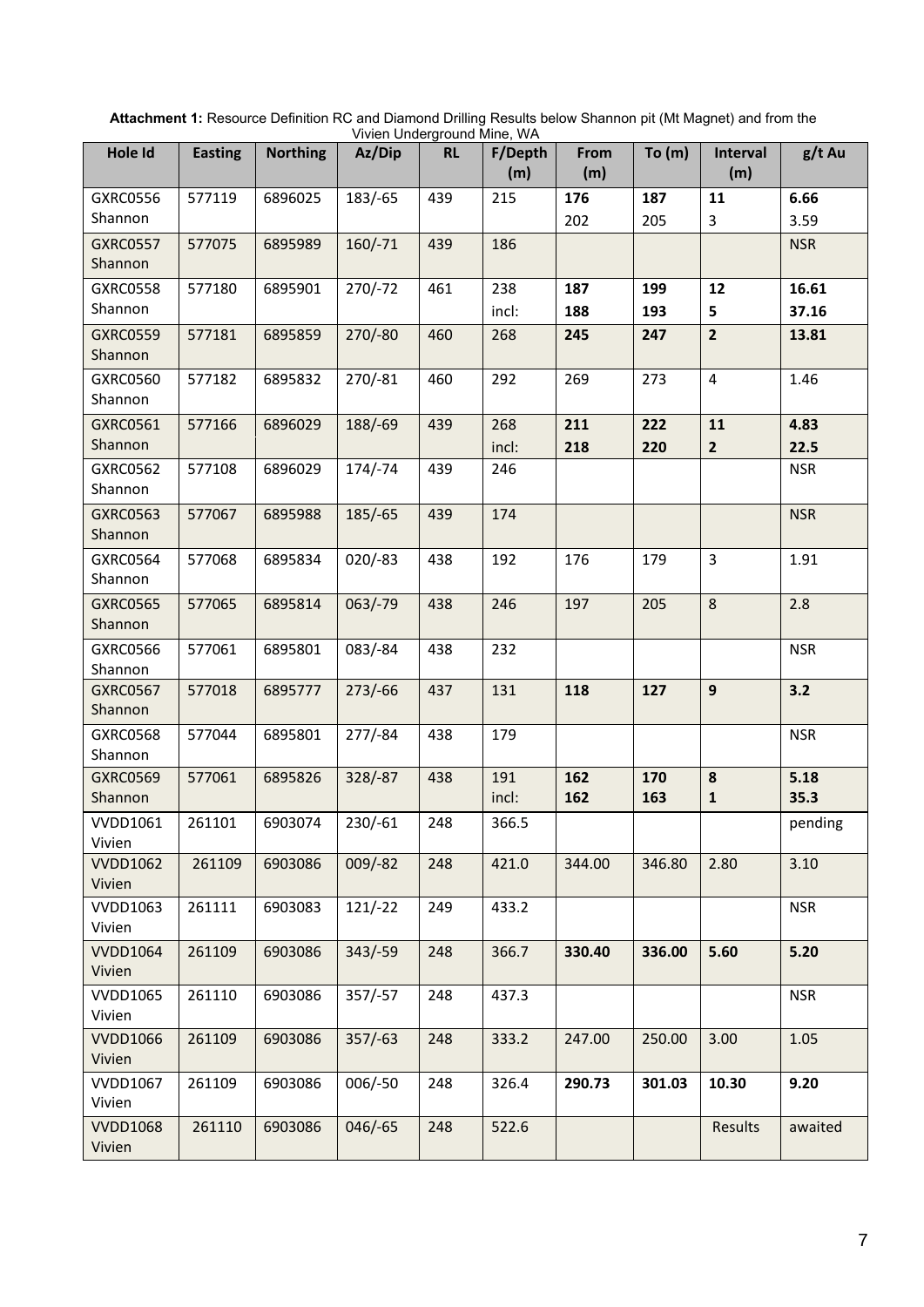| <b>HOHELLO FRINGHEROHIT FORCE, QLD</b> |                |                 |         |           |                       |          |       |                        |            |
|----------------------------------------|----------------|-----------------|---------|-----------|-----------------------|----------|-------|------------------------|------------|
| Hole Id                                | <b>Easting</b> | <b>Northing</b> | Az/Dip  | <b>RL</b> | <b>F/Depth</b><br>(m) | From (m) | To(m) | <b>Interval</b><br>(m) | g/t Au     |
| YNDD001                                | 500818         | 7654199         | 270/-72 | 196       | 294.4                 |          |       |                        | <b>NSR</b> |
| YNDD002                                | 501021         | 7655001         | 270/-60 | 200       | 288.6                 | 103      | 115   | 12                     | 0.22       |
|                                        |                |                 |         |           |                       | 118      | 146   | 28                     | 0.27       |
|                                        |                |                 |         |           |                       | 188      | 190   | $\overline{2}$         | 0.9        |
|                                        |                |                 |         |           |                       | 194      | 204   | 10                     | 0.93       |
|                                        |                |                 |         |           | incl.                 | 197      | 201   | 4                      | 1.71       |
|                                        |                |                 |         |           |                       | 214      | 221   | $\overline{7}$         | 0.39       |
|                                        |                |                 |         |           |                       | 224      | 244   | 20                     | 0.29       |
|                                        |                |                 |         |           |                       | 248      | 253   | 5                      | 0.19       |
|                                        |                |                 |         |           |                       | 259      | 280   | 21                     | 0.29       |
| YNDD003                                | 500902         | 7653978         | 270/-60 | 204       | 249.8                 |          |       |                        | <b>NSR</b> |

| Attachment 2: Anomalous Exploration Diamond Drilling intersections (>0.1 g/t Au with maximum 2m internal dilution) |                                    |  |  |  |
|--------------------------------------------------------------------------------------------------------------------|------------------------------------|--|--|--|
|                                                                                                                    | from the Yandan North Project, QLD |  |  |  |

Reported significant gold assay intersections (using a 0.1 g/t Au lower cut) are reported using geological contacts or up to 1m downhole intervals at plus 0.1 g/t gold, with up to 2m of internal dilution. Gold determination was by Fire Assay using a 50gm charge with AAS finishes and a lower limit of detection of 0.01 ppm Au. NSR denotes no significant results. True widths of the reported downhole intersections are estimated to be 60% of the reported downhole intersections depending upon the lift of the drill holes. Coordinates are MGA94-Z55. Location of holes are annotated in the table. See the report text for a description on the annotation of the various lode positions.

### *FORWARD LOOKING STATEMENTS*

This report contains forward looking statements. The forward-looking statements are based on current expectations, estimates, assumptions, forecasts and projections and the industry in which it operates as well as other factors that management believes to be relevant and reasonable in the circumstances at the date such statements are made, but which may prove to be incorrect. The forward-looking statements relate to future matters and are subject to various inherent risks and uncertainties. Many known and unknown factors could cause actual events or results to differ materially from the estimated or anticipated events or results expressed or implied by any forward-looking statements. Such factors include, among others, changes in market conditions, future prices of gold and exchange rate movements, the actual results of production, development and/or exploration activities, variations in grade or recovery rates, plant and/or equipment failure and the possibility of cost overruns. Neither Ramelius, its related bodies corporate nor any of their directors, officers, employees, agents or contractors makes any representation or warranty (either express or implied) as to the accuracy, correctness, completeness, adequacy, reliability or likelihood of fulfilment of any forward-looking statement, or any events or results expressed or implied in any forward-looking statement, except to the extent required by law.

### *COMPETENT PERSONS*

The information in this report that relates to Exploration Results and is based on information compiled by Kevin Seymour who is a Competent Person and Member of The Australasian Institute of Mining and Metallurgy. Kevin Seymour is a full-time employee of the company. Kevin Seymour has sufficient experience that is relevant to the style of mineralisation and type of deposit under consideration and to the activity being undertaken to qualify as a Competent Person as defined in the 2012 Edition of the "Australasian Code for Reporting of Exploration Results, Mineral Resources and Ore Reserves". Kevin Seymour consents to the inclusion in this report of the matters based on his information in the form and context in which it appears.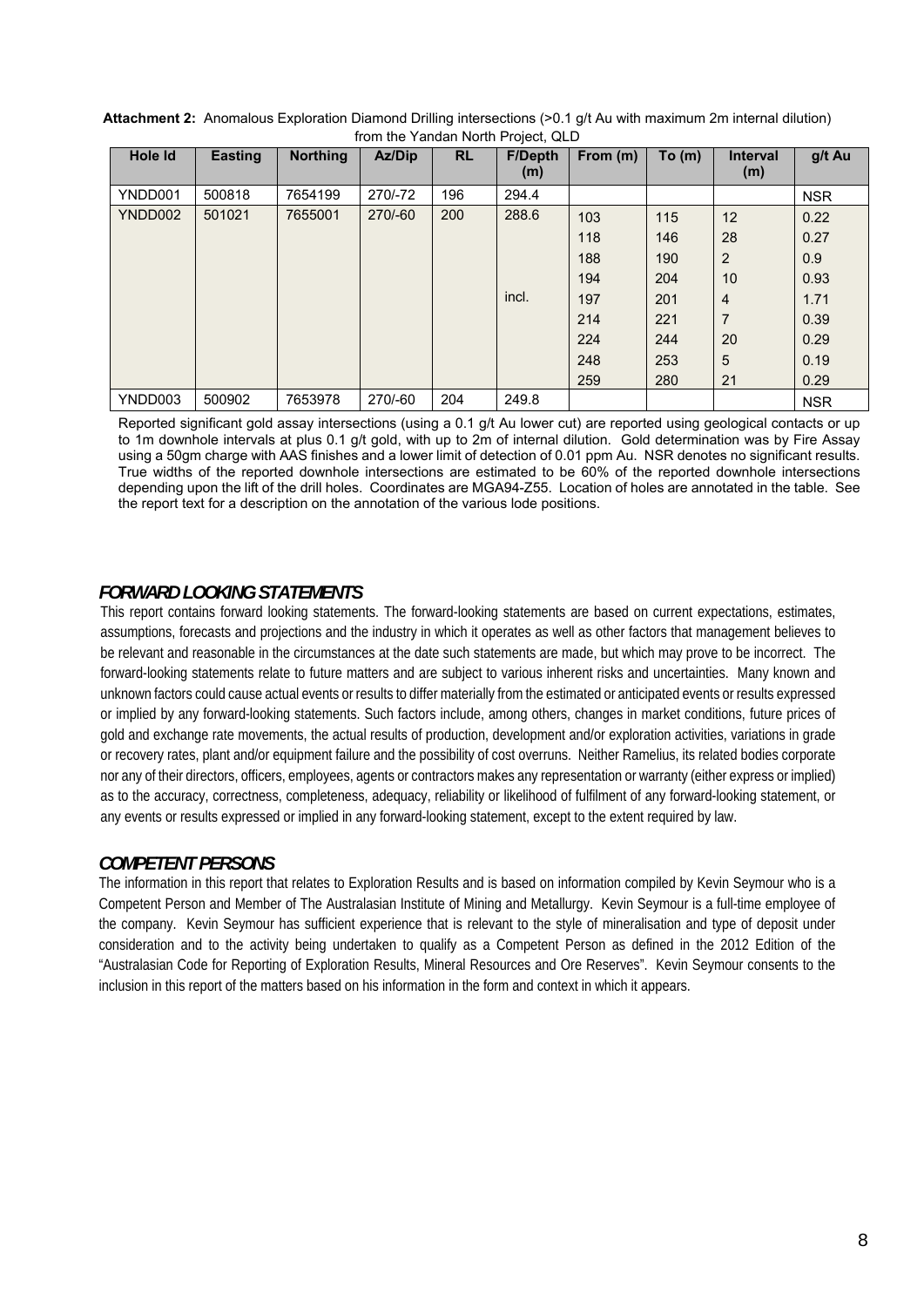# Appendix A – JORC Table 1 Report for Vivien and Yandan North Diamond Drilling and Mt Magnet RC Drilling

## Section 1 Sampling Techniques and Data

| <b>Criteria</b>                 | <b>JORC Code explanation</b>                                                                                                                                                                                                                                                                                                                                                                                                                                                                                                                                                                                                                                                                                                                                                                                                                                                                                                                                                                                                                                                                                                                       | Commentary                                                                                                                                                                                                                                                                                                                                                                                                                                                                                                                                                                                                                                                                                                                                                                                                                                                                                                                                                                                                                                                                                                                                                                                                                                                                 |
|---------------------------------|----------------------------------------------------------------------------------------------------------------------------------------------------------------------------------------------------------------------------------------------------------------------------------------------------------------------------------------------------------------------------------------------------------------------------------------------------------------------------------------------------------------------------------------------------------------------------------------------------------------------------------------------------------------------------------------------------------------------------------------------------------------------------------------------------------------------------------------------------------------------------------------------------------------------------------------------------------------------------------------------------------------------------------------------------------------------------------------------------------------------------------------------------|----------------------------------------------------------------------------------------------------------------------------------------------------------------------------------------------------------------------------------------------------------------------------------------------------------------------------------------------------------------------------------------------------------------------------------------------------------------------------------------------------------------------------------------------------------------------------------------------------------------------------------------------------------------------------------------------------------------------------------------------------------------------------------------------------------------------------------------------------------------------------------------------------------------------------------------------------------------------------------------------------------------------------------------------------------------------------------------------------------------------------------------------------------------------------------------------------------------------------------------------------------------------------|
| <b>Sampling</b><br>techniques   | Nature and quality of sampling (eg<br>$\bullet$<br>cut channels, random chips, or<br>specific specialised industry standard<br>measurement tools appropriate to the<br>minerals under investigation, such as<br>down hole gamma sondes, or<br>handheld XRF instruments, etc). These<br>examples should not be taken as<br>limiting the broad meaning of<br>sampling.<br>Include reference to measures taken<br>to ensure sample representivity and<br>the appropriate calibration of any<br>measurement tools or systems used.<br>Aspects of the determination of<br>mineralisation that are Material to<br>the Public Report.<br>In cases where 'industry standard'<br>work has been done this would be<br>relatively simple (eg 'reverse<br>circulation drilling was used to obtain<br>1 m samples from which 3 kg was<br>pulverised to produce a 30 g charge<br>for fire assay'). In other cases more<br>explanation may be required, such as<br>where there is coarse gold that has<br>inherent sampling problems. Unusual<br>commodities or mineralisation types<br>(eg submarine nodules) may warrant<br>disclosure of detailed information. | At Mt Magnet potential gold mineralised<br>intervals are systematically sampled using<br>industry standard 1m intervals, collected from<br>reverse circulation (RC) drill holes and 4m<br>composites from reconnaissance Aircore<br>traverses. Diamond holes including at Vivien<br>and Yandan Nth may be sampled along sub 1m<br>geological contacts, otherwise 1m intervals are<br>the default.<br>Drill hole locations were designed to allow for<br>spatial spread across the interpreted<br>mineralised zone. All RC samples were<br>collected and riffle split to 3-4kg samples on 1m<br>metre intervals. Aircore samples are speared<br>from piles on the ground and are composited<br>into 4m intervals before despatching to the<br>laboratory. Single metre bottom of hole Aircore<br>samples are collected for trace element<br>determinations. Diamond core is half cut along<br>downhole orientation lines. Half core is sent to<br>the laboratory for analysis and the other half is<br>retained for future reference.<br>Standard fire assaying was employed using a<br>50gm charge with an AAS finish for all diamond,<br>RC and Aircore chip samples. Trace element<br>determination was undertaken using a multi (4)<br>acid digest and ICP- AES finish. |
| <b>Drilling</b><br>techniques   | Drill type (eg core, reverse circulation,<br>open-hole hammer, rotary air blast,<br>auger, Bangka, sonic, etc) and details<br>(eg core diameter, triple or standard<br>tube, depth of diamond tails, face-<br>sampling bit or other type, whether<br>core is oriented and if so, by what<br>method, etc).                                                                                                                                                                                                                                                                                                                                                                                                                                                                                                                                                                                                                                                                                                                                                                                                                                          | Drilling was completed using best practice NQ<br>diamond core, 5 %" face sampling RC drilling<br>hammers for all RC drill holes and 3" Aircore<br>bits.                                                                                                                                                                                                                                                                                                                                                                                                                                                                                                                                                                                                                                                                                                                                                                                                                                                                                                                                                                                                                                                                                                                    |
| <b>Drill sample</b><br>recovery | Method of recording and assessing<br>$\bullet$<br>core and chip sample recoveries and<br>results assessed.<br>Measures taken to maximise sample<br>recovery and ensure representative<br>nature of the samples.<br>Whether a relationship exists                                                                                                                                                                                                                                                                                                                                                                                                                                                                                                                                                                                                                                                                                                                                                                                                                                                                                                   | All diamond core is rejoined to ensure any core<br>loss, if present is fully accounted for. Bulk RC<br>and Aircore drill holes samples were visually<br>inspected by the supervising geologist to ensure<br>adequate clean sample recoveries were<br>achieved. Note Aircore drilling while clean is<br>not used in any resource estimation work. Any                                                                                                                                                                                                                                                                                                                                                                                                                                                                                                                                                                                                                                                                                                                                                                                                                                                                                                                       |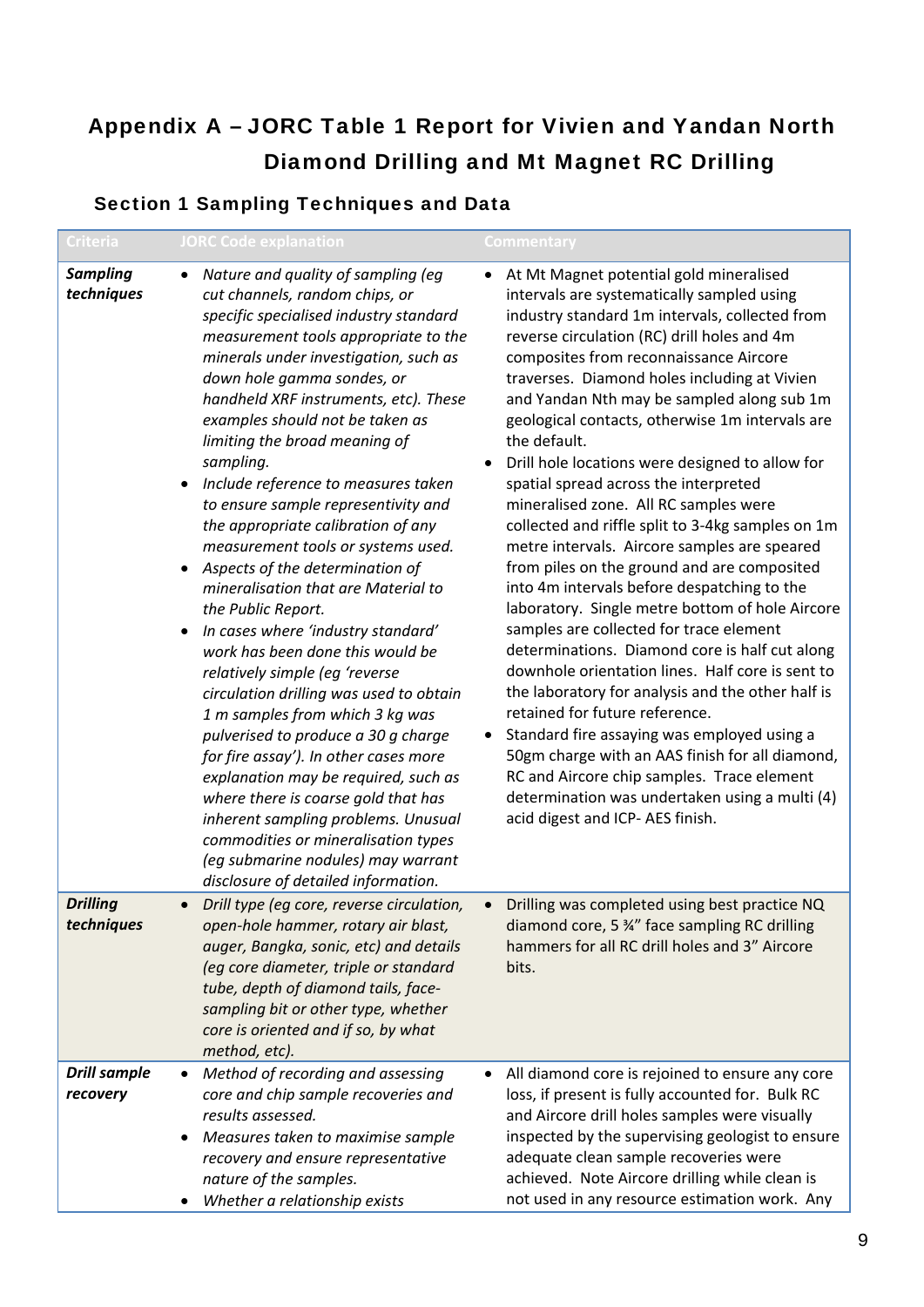| Criteria                                                | <b>JORC Code explanation</b>                                                                                                                                                                                                                                                                                                                                                                                                                                                                                                                                                                                                                                                                                          | Commentary                                                                                                                                                                                                                                                                                                                                                                                                                                                                                                                                                                                                                                                                                                                                                                                                                                                                                                                                                                                                                                                                                                                                                                                                |
|---------------------------------------------------------|-----------------------------------------------------------------------------------------------------------------------------------------------------------------------------------------------------------------------------------------------------------------------------------------------------------------------------------------------------------------------------------------------------------------------------------------------------------------------------------------------------------------------------------------------------------------------------------------------------------------------------------------------------------------------------------------------------------------------|-----------------------------------------------------------------------------------------------------------------------------------------------------------------------------------------------------------------------------------------------------------------------------------------------------------------------------------------------------------------------------------------------------------------------------------------------------------------------------------------------------------------------------------------------------------------------------------------------------------------------------------------------------------------------------------------------------------------------------------------------------------------------------------------------------------------------------------------------------------------------------------------------------------------------------------------------------------------------------------------------------------------------------------------------------------------------------------------------------------------------------------------------------------------------------------------------------------|
|                                                         | between sample recovery and grade<br>and whether sample bias may have<br>occurred due to preferential loss/gain<br>of fine/coarse material.                                                                                                                                                                                                                                                                                                                                                                                                                                                                                                                                                                           | wet, contaminated or poor sample returns are<br>flagged and recorded in the database to ensure<br>no sampling bias is introduced.<br>Zones of poor sample return both in RC and<br>$\bullet$<br>Aircore are recorded in the database and cross<br>checked once assay results are received from<br>the laboratory to ensure no misrepresentation<br>of sampling intervals has occurred. Of note,<br>excellent RC drill recovery is reported from all<br>RC holes. Reasonable recovery is noted for all<br>Aircore samples. Zero sample recovery is<br>achieved while navi drilling. The navi lengths<br>are kept to a minimum and avoided when close<br>to potentially mineralised units.                                                                                                                                                                                                                                                                                                                                                                                                                                                                                                                  |
| <b>Logging</b>                                          | Whether core and chip samples have<br>$\bullet$<br>been geologically and geotechnically<br>logged to a level of detail to support<br>appropriate Mineral Resource<br>estimation, mining studies and<br>metallurgical studies.<br>Whether logging is qualitative or<br>quantitative in nature. Core (or<br>costean, channel, etc) photography.<br>The total length and percentage of<br>the relevant intersections logged.                                                                                                                                                                                                                                                                                             | All drill samples are geologically logged on site<br>$\bullet$<br>by professional geologists. Details on the host<br>lithologies, deformation, dominant minerals<br>including sulphide species and alteration<br>minerals plus veining are recorded relationally<br>(separately) so the logging is interactive and not<br>biased to lithology.<br>Drill hole logging is qualitative on visual<br>recordings of rock forming minerals and<br>quantitative on estimates of mineral<br>abundance.<br>The entire length of each drill hole is<br>geologically logged.                                                                                                                                                                                                                                                                                                                                                                                                                                                                                                                                                                                                                                         |
| Sub-sampling<br>techniques<br>and sample<br>preparation | If core, whether cut or sawn and<br>$\bullet$<br>whether quarter, half or all core<br>taken.<br>If non-core, whether riffled, tube<br>sampled, rotary split, etc and whether<br>sampled wet or dry.<br>For all sample types, the nature,<br>quality and appropriateness of the<br>sample preparation technique.<br>Quality control procedures adopted<br>for all sub-sampling stages to<br>maximise representivity of samples.<br>Measures taken to ensure that the<br>sampling is representative of the in<br>situ material collected, including for<br>instance results for field<br>duplicate/second-half sampling.<br>Whether sample sizes are appropriate<br>to the grain size of the material being<br>sampled. | Duplicate samples are collected every 25 <sup>th</sup><br>$\bullet$<br>sample from the RC and Aircore chips as well as<br>quarter core from the diamond holes.<br>Dry RC 1m samples are riffle split to 3-4kg as<br>drilled and dispatched to the laboratory. Any<br>wet samples are recorded in the database as<br>such and allowed to dry before splitting and<br>dispatching to the laboratory.<br>All core, RC and Aircore chips are pulverized<br>٠<br>prior to splitting in the laboratory to ensure<br>homogenous samples with 85% passing 75um.<br>200gm is extracted by spatula that is used for<br>the 50gm charge on standard fire assays.<br>All samples submitted to the laboratory are<br>sorted and reconciled against the submission<br>documents. In addition to duplicates a high<br>grade or low grade standard is included every<br>25 <sup>th</sup> sample, a controlled blank is inserted every<br>100 <sup>th</sup> sample. The laboratory uses barren<br>flushes to clean their pulveriser and their own<br>internal standards and duplicates to ensure<br>industry best practice quality control is<br>maintained.<br>The sample size is considered appropriate for<br>$\bullet$ |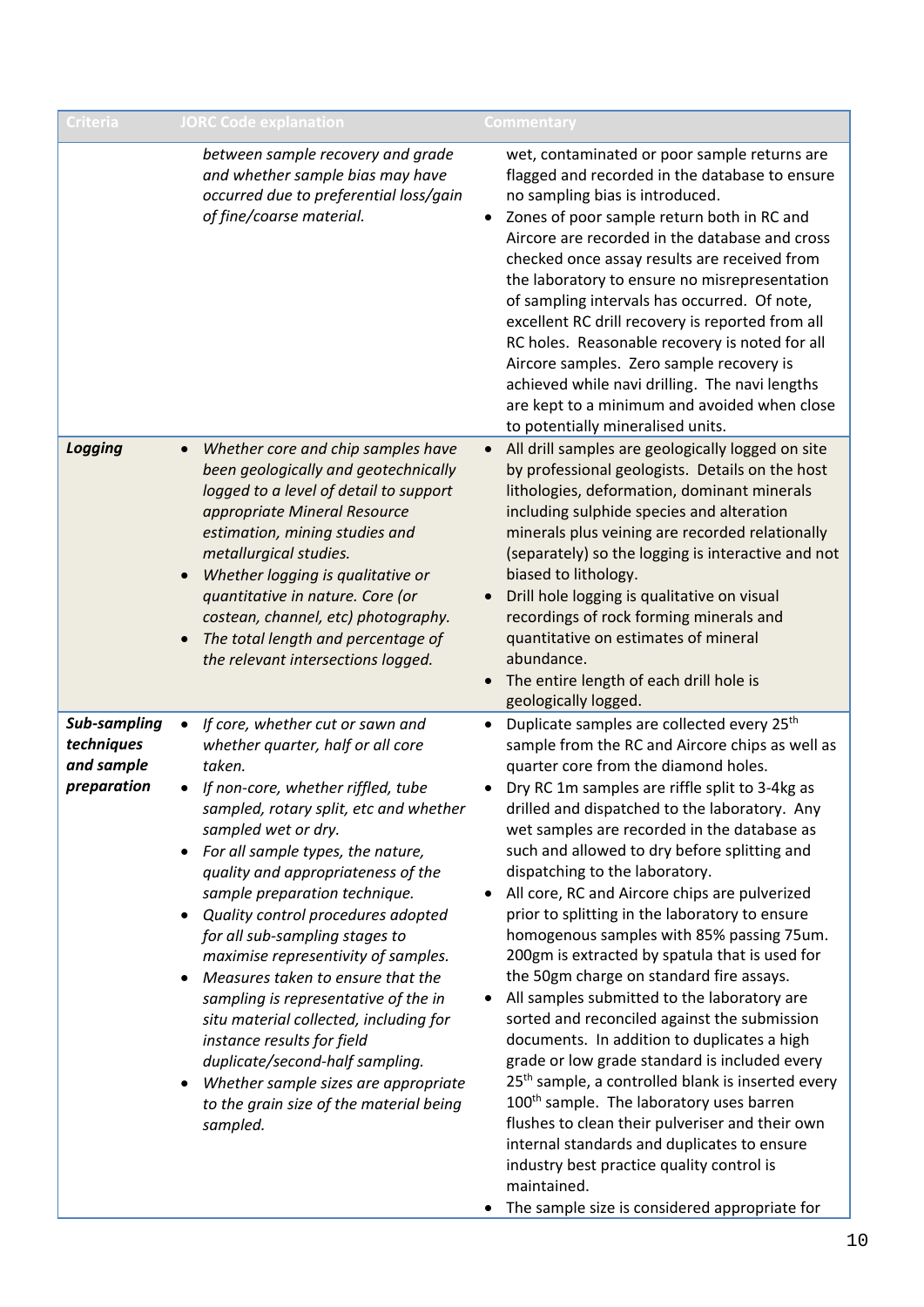| Criteria                                                      | <b>JORC Code explanation</b>                                                                                                                                                                                                                                                                                                                                                                                                                                                                                                                                                                                                                                   | Commentary                                                                                                                                                                                                                                                                                                                                                                                                                                                                                                                                                                                                                                                                                                                                                                                                                                                                                                                                                                                                                                                                                                                                                                                                           |
|---------------------------------------------------------------|----------------------------------------------------------------------------------------------------------------------------------------------------------------------------------------------------------------------------------------------------------------------------------------------------------------------------------------------------------------------------------------------------------------------------------------------------------------------------------------------------------------------------------------------------------------------------------------------------------------------------------------------------------------|----------------------------------------------------------------------------------------------------------------------------------------------------------------------------------------------------------------------------------------------------------------------------------------------------------------------------------------------------------------------------------------------------------------------------------------------------------------------------------------------------------------------------------------------------------------------------------------------------------------------------------------------------------------------------------------------------------------------------------------------------------------------------------------------------------------------------------------------------------------------------------------------------------------------------------------------------------------------------------------------------------------------------------------------------------------------------------------------------------------------------------------------------------------------------------------------------------------------|
|                                                               |                                                                                                                                                                                                                                                                                                                                                                                                                                                                                                                                                                                                                                                                | the type, style, thickness and consistency of<br>mineralization.                                                                                                                                                                                                                                                                                                                                                                                                                                                                                                                                                                                                                                                                                                                                                                                                                                                                                                                                                                                                                                                                                                                                                     |
| <b>Quality of</b><br>assay data<br>and<br>laboratory<br>tests | The nature, quality and<br>$\bullet$<br>appropriateness of the assaying and<br>laboratory procedures used and<br>whether the technique is considered<br>partial or total.<br>For geophysical tools, spectrometers,<br>handheld XRF instruments, etc, the<br>parameters used in determining the<br>analysis including instrument make<br>and model, reading times,<br>calibrations factors applied and their<br>derivation, etc.<br>Nature of quality control procedures<br>adopted (eg standards, blanks,<br>duplicates, external laboratory<br>checks) and whether acceptable levels<br>of accuracy (ie lack of bias) and<br>precision have been established. | The fire assay method is designed to measure<br>$\bullet$<br>the total gold in the core, RC and Aircore<br>samples. The technique involves standard fire<br>assays using a 50gm sample charge with a lead<br>flux (decomposed in the furnace). The prill is<br>totally digested by HCl and HNO <sub>3</sub> acids before<br>measurement of the gold determination by<br>AAS. Aqua regia digest is considered adequate<br>for surface soil sampling.<br>No field analyses of gold grades are completed.<br>$\bullet$<br>Quantitative analysis of the gold content and<br>trace elements is undertaken in a controlled<br>laboratory environment.<br>Industry best practice is employed with the<br>$\bullet$<br>inclusion of duplicates and standards as<br>discussed above, and used by Ramelius as well<br>as the laboratory. All Ramelius standards and<br>blanks are interrogated to ensure they lie within<br>acceptable tolerances. Additionally, sample<br>size, grind size and field duplicates are<br>examined to ensure no bias to gold grades<br>exists.                                                                                                                                                   |
| Verification<br>of sampling<br>and assaying                   | The verification of significant<br>٠<br>intersections by either independent or<br>alternative company personnel.<br>The use of twinned holes.<br>Documentation of primary data, data<br>entry procedures, data verification,<br>data storage (physical and electronic)<br>protocols.<br>Discuss any adjustment to assay data.                                                                                                                                                                                                                                                                                                                                  | Alternative Ramelius personnel have inspected<br>$\bullet$<br>the diamond core, RC and Aircore chips in the<br>field to verify the correlation of mineralised<br>zones between assay results and lithology,<br>alteration and mineralization.<br>All holes are digitally logged in the field and all<br>primary data is forwarded to Ramelius'<br>Database Administrator (DBA) in Perth where it<br>is imported into Datashed, a commercially<br>available and industry accepted database<br>software package. Assay data is electronically<br>merged when received from the laboratory.<br>The responsible project geologist reviews the<br>data in the database to ensure that it is correct<br>and has merged properly and that all the drill<br>data collected in the field has been captured<br>and entered into the database correctly.<br>The responsible geologist makes the DBA aware<br>of any errors and/or omissions to the database<br>and the corrections (if required) are corrected<br>in the database immediately.<br>No adjustments or calibrations are made to any<br>$\bullet$<br>of the assay data recorded in the database.<br>No new mineral resource estimate is included in<br>this report. |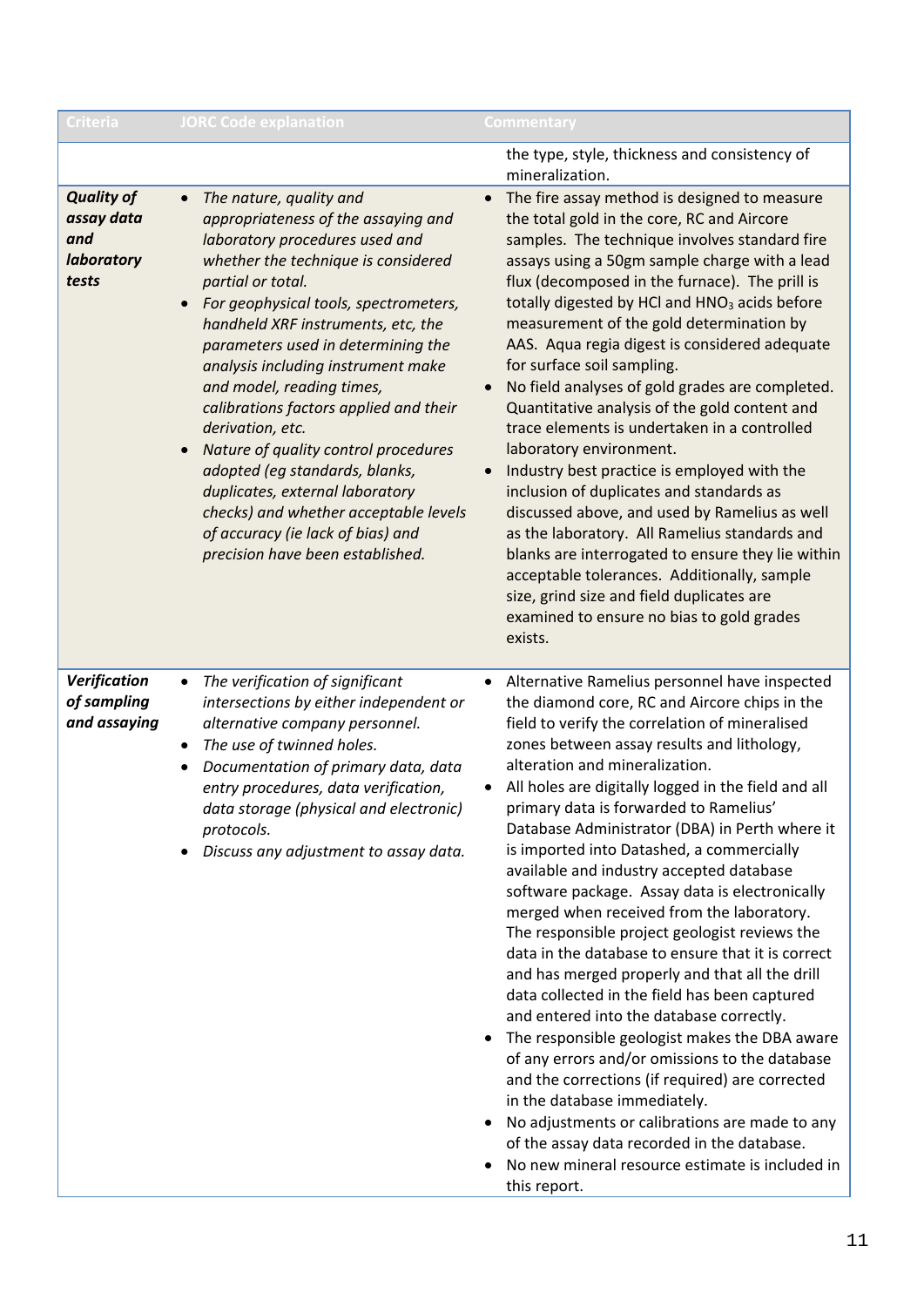| Criteria                                                                   | <b>JORC Code explanation</b>                                                                                                                                                                                                                                                                                                                                                                        | Commentary                                                                                                                                                                                                                                                                                                                                                                                                                                                                                                                                                                                                                   |
|----------------------------------------------------------------------------|-----------------------------------------------------------------------------------------------------------------------------------------------------------------------------------------------------------------------------------------------------------------------------------------------------------------------------------------------------------------------------------------------------|------------------------------------------------------------------------------------------------------------------------------------------------------------------------------------------------------------------------------------------------------------------------------------------------------------------------------------------------------------------------------------------------------------------------------------------------------------------------------------------------------------------------------------------------------------------------------------------------------------------------------|
| <b>Location of</b><br>data points                                          | • Accuracy and quality of surveys used<br>to locate drill holes (collar and down-<br>hole surveys), trenches, mine<br>workings and other locations used in<br>Mineral Resource estimation.<br>Specification of the grid system used.<br>Quality and adequacy of topographic<br>control.                                                                                                             | All RC and diamond drill hole collars are picked<br>up using accurate DGPS survey control. All<br>down hole surveys are collected using true<br>north seeking Gyro surveying techniques<br>provided by the drilling contractors.<br>Aircore collars are picked up with a hand-held<br>$\bullet$<br>GPS (typical accuracy to within a few metres)<br>All Mt Magnet holes are picked up in MGA94 -<br>$\bullet$<br>Zone 50 grid coordinates and Vivien MGA94 -<br>Zone 51 while Yandan Nth is MGA-Zone 55.<br>DGPS RL measurements captured the collar<br>surveys of the drill holes prior to the resource<br>estimation work. |
| <b>Data spacing</b><br>and<br>distribution                                 | Data spacing for reporting of<br><b>Exploration Results.</b><br>Whether the data spacing and<br>$\bullet$<br>distribution is sufficient to establish<br>the degree of geological and grade<br>continuity appropriate for the Mineral<br>Resource and Ore Reserve estimation<br>procedure(s) and classifications<br>applied.<br>Whether sample compositing has<br>been applied.                      | All drilling was looking for extensions to known<br>٠<br>mineralised systems. As such the drilling<br>pattern may appear random and no true<br>continuity has been established to date, beyond<br>the infill drilling at Shannon.<br>Given the limited understanding of the target<br>$\bullet$<br>horizons further infill drilling will be considered<br>necessary to help define the continuity of<br>mineralisation in most instances.<br>No sampling compositing has been applied<br>within key mineralised intervals.                                                                                                   |
| <b>Orientation</b><br>of data in<br>relation to<br>geological<br>structure | Whether the orientation of sampling<br>achieves unbiased sampling of<br>possible structures and the extent to<br>which this is known, considering the<br>deposit type.<br>If the relationship between the drilling<br>orientation and the orientation of key<br>mineralised structures is considered<br>to have introduced a sampling bias,<br>this should be assessed and reported<br>if material. | The core drilling and RC drilling is completed<br>$\bullet$<br>orthogonal to the interpreted strike of the<br>target horizon. At Vivien, fan drilling from<br>underground cuddies is favoured to maximise<br>the drill coverage below the known ore body<br>currently being mined, but it does risk<br>exaggerating the drill hole intersections as they<br>may not be orthogonal to the true dip and<br>strike.                                                                                                                                                                                                             |
| <b>Sample</b><br>security                                                  | The measures taken to ensure sample<br>security.                                                                                                                                                                                                                                                                                                                                                    | Sample security is integral to Ramelius'<br>$\bullet$<br>sampling procedures. All bagged samples are<br>delivered directly from the field to the assay<br>laboratory in Perth, whereupon the laboratory<br>checks the physically received samples against<br>Ramelius' sample submission/dispatch notes.                                                                                                                                                                                                                                                                                                                     |
| <b>Audits or</b><br>reviews                                                | The results of any audits or reviews of<br>sampling techniques and data.                                                                                                                                                                                                                                                                                                                            | Sampling techniques and procedures are<br>$\bullet$<br>reviewed prior to the commencement of new<br>work programmes to ensure adequate<br>procedures are in place to maximize the sample<br>collection and sample quality on new projects.<br>No external audits have been completed to<br>date.                                                                                                                                                                                                                                                                                                                             |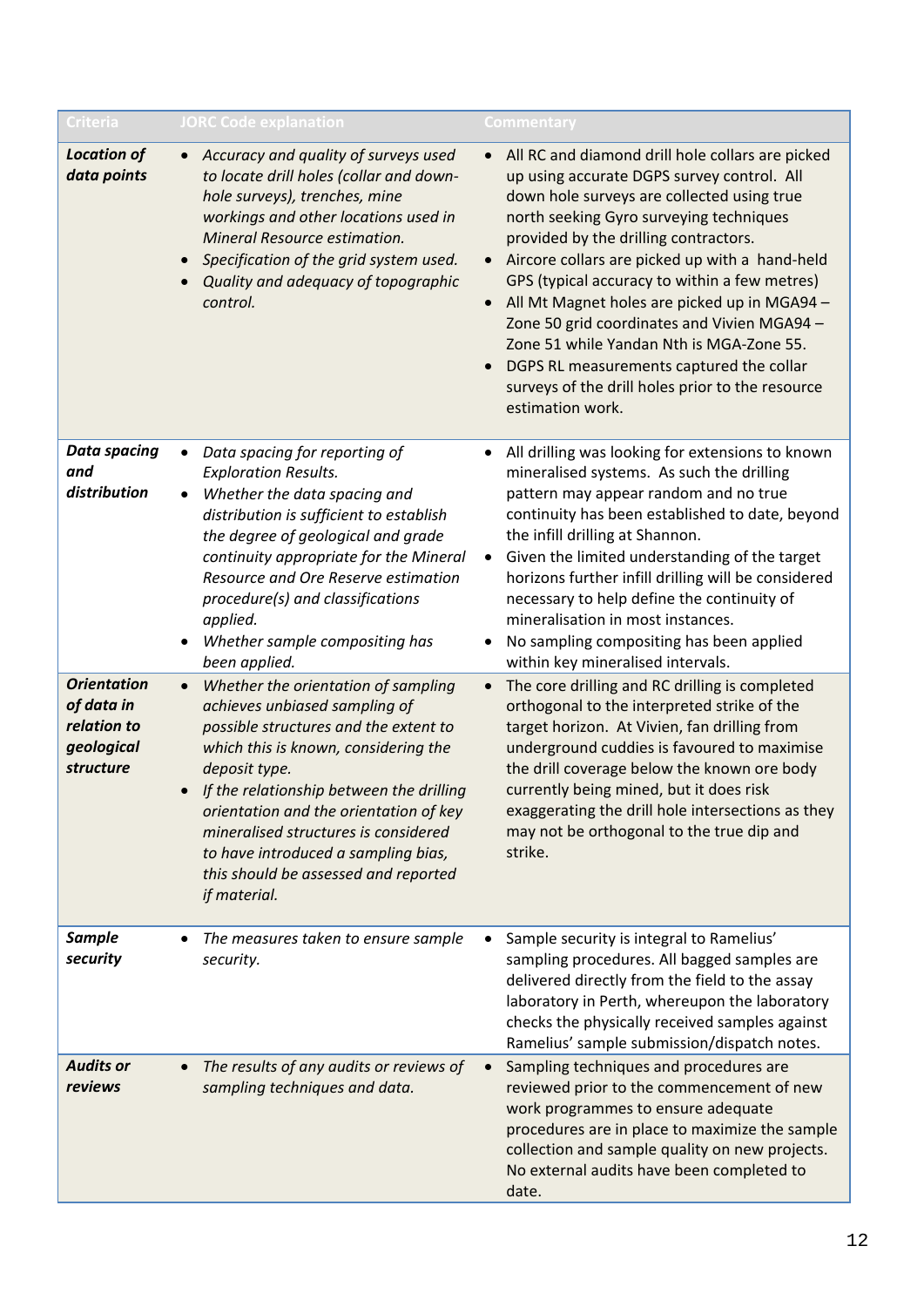# Section 2 Reporting of Exploration Results

| Criteria                                                | <b>JORC Code explanation</b>                                                                                                                                                                                                                                                                                                                                                                                                                                                                | Commentary                                                                                                                                                                                                                                                                                                                                                                                                                                                                                                                                                                                           |
|---------------------------------------------------------|---------------------------------------------------------------------------------------------------------------------------------------------------------------------------------------------------------------------------------------------------------------------------------------------------------------------------------------------------------------------------------------------------------------------------------------------------------------------------------------------|------------------------------------------------------------------------------------------------------------------------------------------------------------------------------------------------------------------------------------------------------------------------------------------------------------------------------------------------------------------------------------------------------------------------------------------------------------------------------------------------------------------------------------------------------------------------------------------------------|
| <b>Mineral</b><br>tenement and<br>land tenure<br>status | Type, reference name/number,<br>$\bullet$<br>location and ownership including<br>agreements or material issues with<br>third parties such as joint ventures,<br>partnerships, overriding royalties,<br>native title interests, historical sites,<br>wilderness or national park and<br>environmental settings.<br>The security of the tenure held at the<br>$\bullet$<br>time of reporting along with any<br>known impediments to obtaining a<br>licence to operate in the area.            | The results reported in this report are on<br>$\bullet$<br>granted Mining Leases (ML) in WA and<br>Exploration Permit for Minerals (EPM) in Qld<br>owned 100% by Ramelius Resources Limited.<br>The Mt Magnet, Vivien and Qld tenements are<br>located on pastoral/grazing leases. Heritage<br>surveys are completed prior to any ground<br>disturbing activities in accordance with<br>Ramelius' responsibilities under the Aboriginal<br>Heritage Act.<br>At this time all the tenements are in good<br>standing. There are no known impediments to<br>obtaining a licence to operate in the area. |
| <b>Exploration</b><br>done by other<br>parties          | Acknowledgment and appraisal of<br>$\bullet$<br>exploration by other parties.                                                                                                                                                                                                                                                                                                                                                                                                               | Exploration and mining by other parties has<br>$\bullet$<br>been reviewed and is used as a guide to<br>Ramelius' exploration activities. Previous<br>parties have completed shallow RC drilling at<br>Yandan Nth plus RAB, Aircore drilling and RC<br>drilling and shallow open pit mining at Shannon,<br>plus geophysical data collection and<br>interpretation. Ramelius is currently mining<br>underground at Vivien. This report concerns<br>only exploration results generated by Ramelius<br>since the June quarter 2017 that were not<br>previously reported to the ASX.                      |
| Geology                                                 | Deposit type, geological setting and<br>$\bullet$<br>style of mineralisation.                                                                                                                                                                                                                                                                                                                                                                                                               | The targeted mineralisation at Mt Magnet and<br>$\bullet$<br>Vivien is typical of orogenic structurally<br>controlled Archaean gold lode systems. The<br>mineralisation is controlled by anastomosing<br>shear zones passing through competent rock<br>units, brittle fracture and stockwork<br>mineralization is common on the competent BIF<br>or in the case of Vivien dolerite rocks.<br>Mineralisation at Yandan Nth is considered high<br>level epithermal gold mineralization.                                                                                                                |
| <b>Drill hole</b><br><b>Information</b>                 | A summary of all information<br>$\bullet$<br>material to the understanding of the<br>exploration results including a<br>tabulation of the following<br>information for all Material drill holes:<br>o easting and northing of the drill<br>hole collar<br>elevation or RL (Reduced Level -<br>$\circ$<br>elevation above sea level in<br>metres) of the drill hole collar<br>$\circ$ dip and azimuth of the hole<br>down hole length and interception<br>$\circ$<br>depth<br>o hole length. | All the drill holes reported in this report have<br>the following parameters applied. All drill holes<br>completed, including holes with no significant<br>results (as defined in the Attachments) are<br>reported in this announcement.<br>Easting and northing are given in MGA94<br>$\bullet$<br>coordinates as defined in the Attachments.<br><b>RL</b> is AHD<br>Dip is the inclination of the hole from the<br>horizontal. Azimuth is reported in magnetic<br>degrees as the direction the hole is drilled.<br>MGA94 and magnetic degrees vary by $< 1^\circ$ in the<br>project area.          |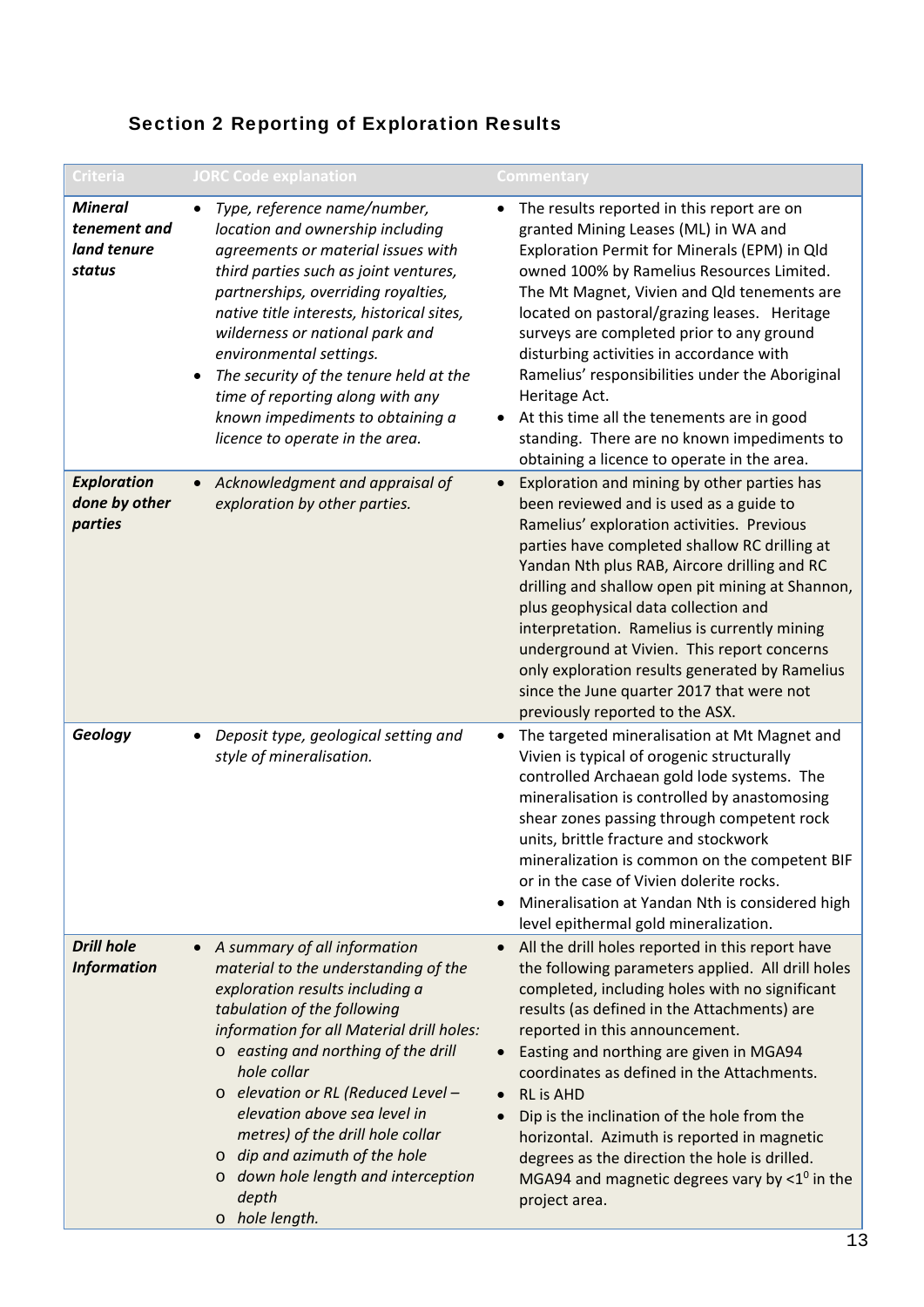| <b>Criteria</b>                                         | <b>JORC Code explanation</b>                                                                                                                                                                                                                                                                                                                                                                                                                                                                                                                                                                                         | Commentary                                                                                                                                                                                                                                                                                                                                                                                                                                                                                                                                                                                                                                                                                                                                                                                                                                                                                                                                                                                                                                                                                                                                                                                                                                                                                                                                                                                     |
|---------------------------------------------------------|----------------------------------------------------------------------------------------------------------------------------------------------------------------------------------------------------------------------------------------------------------------------------------------------------------------------------------------------------------------------------------------------------------------------------------------------------------------------------------------------------------------------------------------------------------------------------------------------------------------------|------------------------------------------------------------------------------------------------------------------------------------------------------------------------------------------------------------------------------------------------------------------------------------------------------------------------------------------------------------------------------------------------------------------------------------------------------------------------------------------------------------------------------------------------------------------------------------------------------------------------------------------------------------------------------------------------------------------------------------------------------------------------------------------------------------------------------------------------------------------------------------------------------------------------------------------------------------------------------------------------------------------------------------------------------------------------------------------------------------------------------------------------------------------------------------------------------------------------------------------------------------------------------------------------------------------------------------------------------------------------------------------------|
|                                                         | If the exclusion of this information is<br>$\bullet$<br>justified on the basis that the<br>information is not Material and this<br>exclusion does not detract from the<br>understanding of the report, the<br>Competent Person should clearly<br>explain why this is the case.                                                                                                                                                                                                                                                                                                                                       | Down hole length is the distance measured<br>$\bullet$<br>along the drill hole trace. Intersection length is<br>the thickness of an anomalous gold intersection<br>measured along the drill hole trace.<br>Hole length is the distance from the surface to<br>the end of the hole measured along the drill<br>hole trace.<br>No results currently available from the<br>exploration drilling are excluded from this<br>report. Gold grade intersections >0.4 g/t Au<br>within 4m Aircore composites or >0.5 g/t Au<br>within single metre RC samples (with up to 4m<br>of internal dilution) are considered significant in<br>the broader mineralised host rocks<br>Gold grades greater than 0.5 g/t Au are<br>highlighted where good continuity of higher<br>grade mineralization is observed.                                                                                                                                                                                                                                                                                                                                                                                                                                                                                                                                                                                                |
| Data<br>aggregation<br>methods                          | In reporting Exploration Results,<br>$\bullet$<br>weighting averaging techniques,<br>maximum and/or minimum grade<br>truncations (eg cutting of high<br>grades) and cut-off grades are usually<br>Material and should be stated.<br>Where aggregate intercepts<br>incorporate short lengths of high<br>grade results and longer lengths of<br>low grade results, the procedure used<br>for such aggregation should be stated<br>and some typical examples of such<br>aggregations should be shown in<br>detail.<br>The assumptions used for any<br>reporting of metal equivalent values<br>should be clearly stated. | The first gold assay result received from each<br>$\bullet$<br>sample reported by the laboratory is tabled in<br>the list of significant assays. Subsequent repeat<br>analyses when performed by the laboratory are<br>checked against the original to ensure<br>repeatability of the assay results.<br>Weighted average techniques are applied to<br>determine the grade of the anomalous interval<br>when geological intervals less than 1m have<br>been sampled.<br>Exploration drilling results are generally<br>$\bullet$<br>reported using a 0.1 g/t Au lower cut-off (as<br>described above and reported in the<br>Attachments) and may include up to 4m of<br>internal dilution. Significant resource<br>development drill hole assays are reported<br>greater than 0.5 or 8.0 g/t Au and are also<br>reported separately. For example, the broader<br>plus 1.0 g/t Au intersection of 6.5m $@$ 30.5 g/t<br>Au contains a higher grade zone running plus 8<br>$g/t$ Au and is included as 4m @ 48.5 $g/t$ Au.<br>Where extremely high gold intersections are<br>encountered as in this example, the highest<br>grade sample interval (eg 1.0m @ 150 g/t Au) is<br>also reported. All assay results are reported to<br>3 significant figures in line with the analytical<br>precision of the laboratory techniques<br>employed.<br>No metal equivalent reporting is used or<br>applied. |
| Relationship<br>between<br>mineralisation<br>widths and | These relationships are particularly<br>$\bullet$<br>important in the reporting of<br><b>Exploration Results.</b><br>If the geometry of the mineralisation<br>$\bullet$                                                                                                                                                                                                                                                                                                                                                                                                                                              | The intersection length is measured down the<br>$\bullet$<br>length of the hole and is not usually the true<br>width. When sufficient knowledge on the<br>thickness of the intersection is known an                                                                                                                                                                                                                                                                                                                                                                                                                                                                                                                                                                                                                                                                                                                                                                                                                                                                                                                                                                                                                                                                                                                                                                                            |